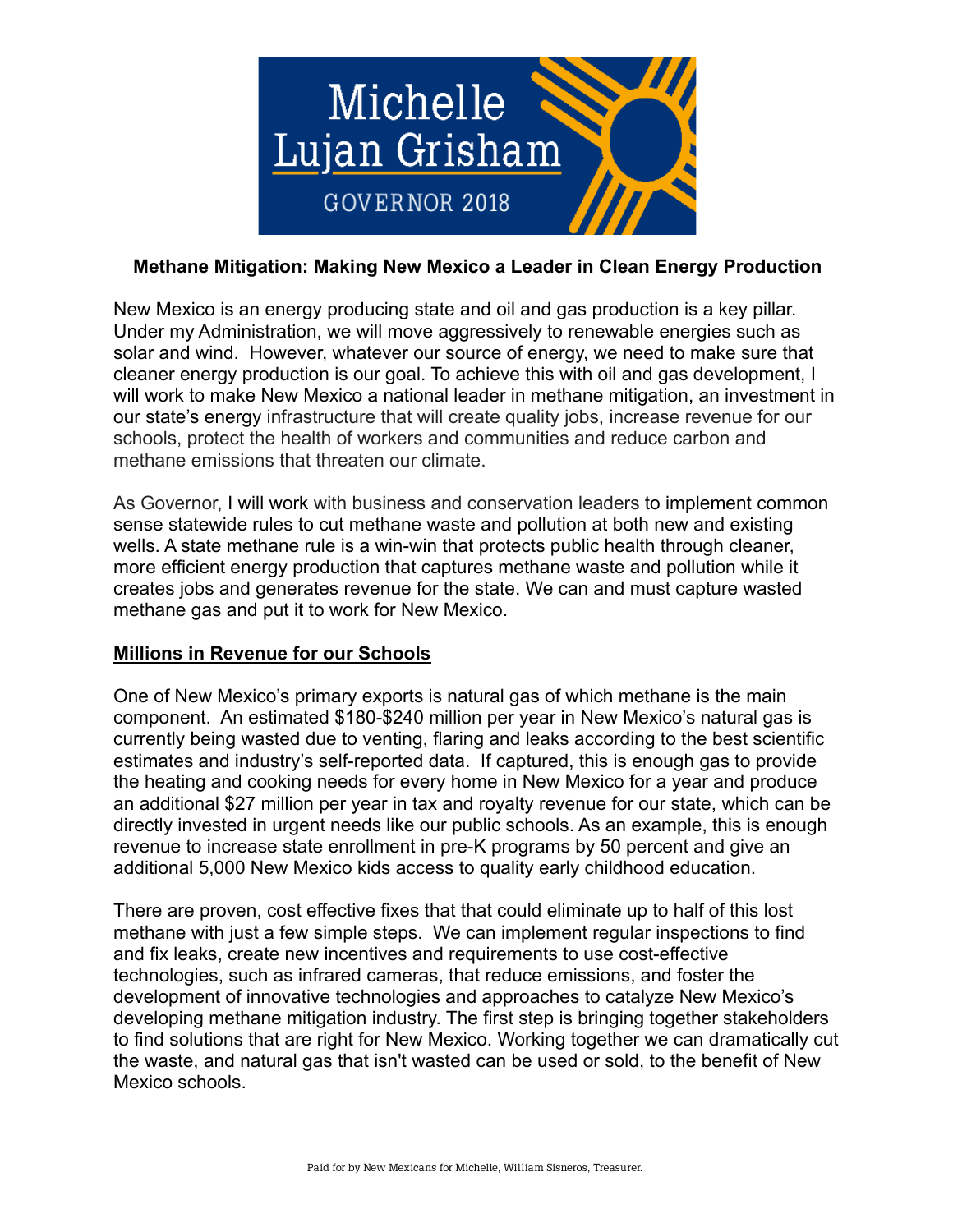## **New, Good Paying Jobs**

According to a report from the consulting firm, Datu Research, New Mexico is ranked #10 in the nation for jobs focused on tackling methane emissions. We can do better. Colorado ranks #3 and Wyoming #7 for these jobs because they have acted aggressively to reduce methane waste. New Mexico will do the same if we act with strong, sensible regulations.

Methane mitigation and cleaner energy production will create good, new jobs in New Mexico. For example, jobs in the Leak, Detection, and Repair (LDAR) industry promise upward mobility with annual salaries ranging from \$27,040 to \$113,110 per year. Datu Research also found that companies in the methane mitigation sector have already experienced up to 30 percent business growth in states with methane regulations.

And these are good jobs for New Mexicans. For example, Dexter Field Services – a nationwide provider of LDAR services that is also active in New Mexico – reports an estimated 40% of employees are persons of color. Most of their hiring is done locally in client locations, so the firm's diversity is explained in part by the fact that employees' represent the local communities in which they work. For instance, they report that one crew serving clients in New Mexico predominantly has technicians of Native American origin.

## **Fighting Climate Change**

Failure to capture methane, a greenhouse gas, is an environmental threat to our state. In 2014, Scientists from NASA and the University of Michigan discovered the most concentrated plume of methane pollution anywhere in the country over northwest New Mexico's San Juan Basin. Further research from NASA's Jet Propulsion Laboratory and the National Oceanic and Atmospheric Administration has shown that the vast majority of this methane pollution is attributable to oil and gas development.

## **Protecting the health of our workers and communities**

Methane mitigation will also better protect the health of New Mexicans and clean up our air. When methane is emitted, so are toxins such as benzene that cause cancer as well as other smog-forming pollutants that can lead to respiratory diseases and childhood asthma attacks. A state methane rule protects New Mexicans' health by dramatically cutting methane leaks and other pollutants emitted during oil and gas development.

## **Working with the private sector**

A handful of New Mexico's leading oil and gas producers are already taking steps to reduce their methane pollution including major oil and gas operators like ExxonMobil, XTO Energy and BP and I applaud this action.